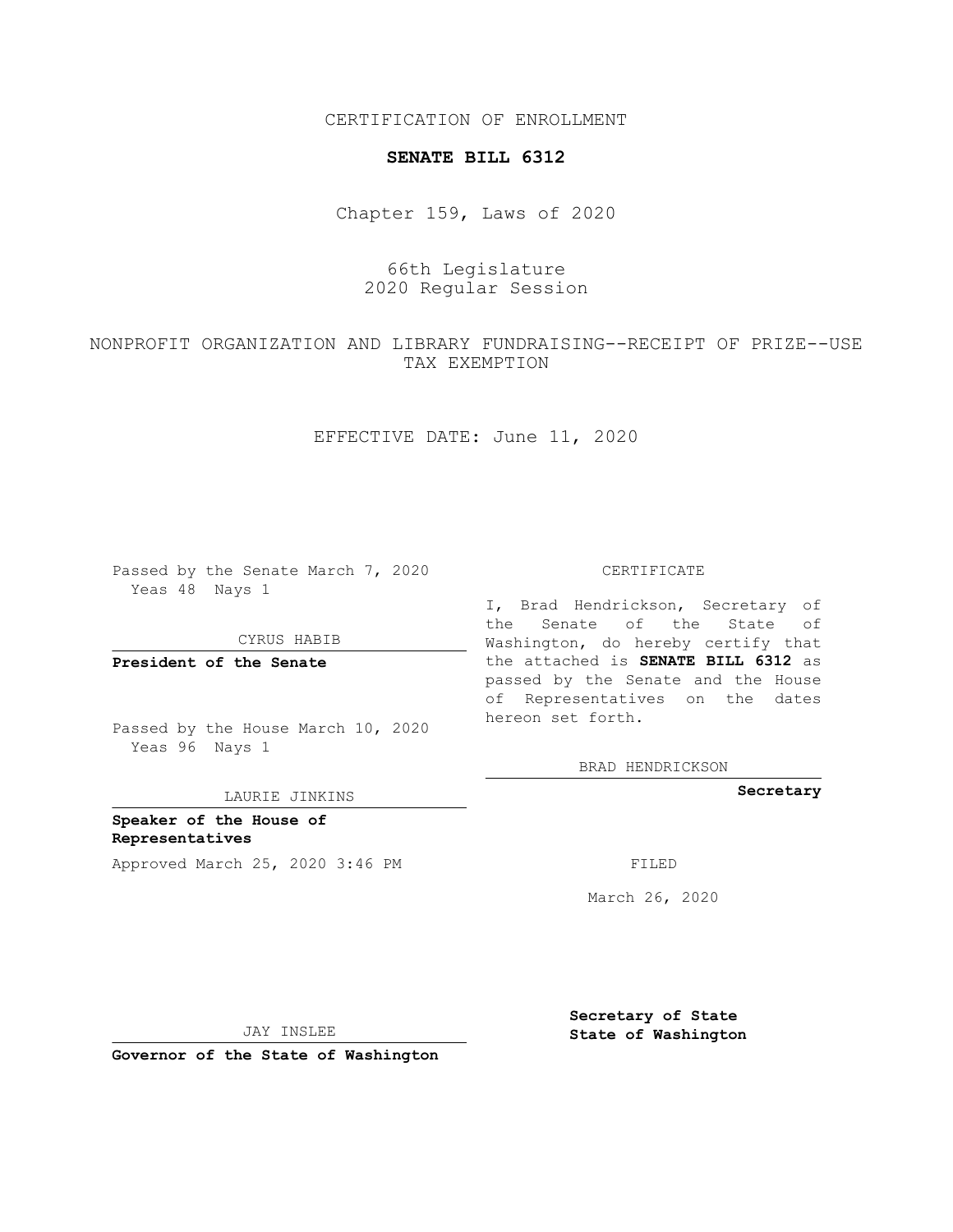## **SENATE BILL 6312**

Passed Legislature - 2020 Regular Session

**State of Washington 66th Legislature 2020 Regular Session**

**By** Senators Zeiger, O'Ban, and Rolfes

Read first time 01/15/20. Referred to Committee on Ways & Means.

1 AN ACT Relating to making the nonprofit and library fund-raising 2 exemption permanent; amending RCW 82.12.225; and creating a new 3 section.

4 BE IT ENACTED BY THE LEGISLATURE OF THE STATE OF WASHINGTON:

5 **Sec. 1.** RCW 82.12.225 and 2015 3rd sp.s. c 32 s 2 are each amended to read as follows:6

 (1) The provisions of this chapter do not apply in respect to the use of any article of personal property, valued at less than twelve thousand dollars, purchased or received as a prize in a contest of chance, as defined in RCW 82.04.285, from a nonprofit organization or a library, if the gross income the nonprofit organization or library receives from the sale is exempt under RCW 82.04.3651.

13 (2) ((This section expires July 1, 2020.)) (a) Beginning December 14 2020, and each December thereafter, the department must adjust the 15 value limit for the exemption under subsection (1) of this section by 16 multiplying the current value limit for the exemption under 17 subsection (1) of this section by the greater of one or one plus the 18 percentage change in the consumer price index for the most recent 19 twelve-month period available as of December 1st of the current 20 calendar year, and rounding the result to the nearest ten dollars. If 21 an adjustment under this subsection (2) would reduce the value limit